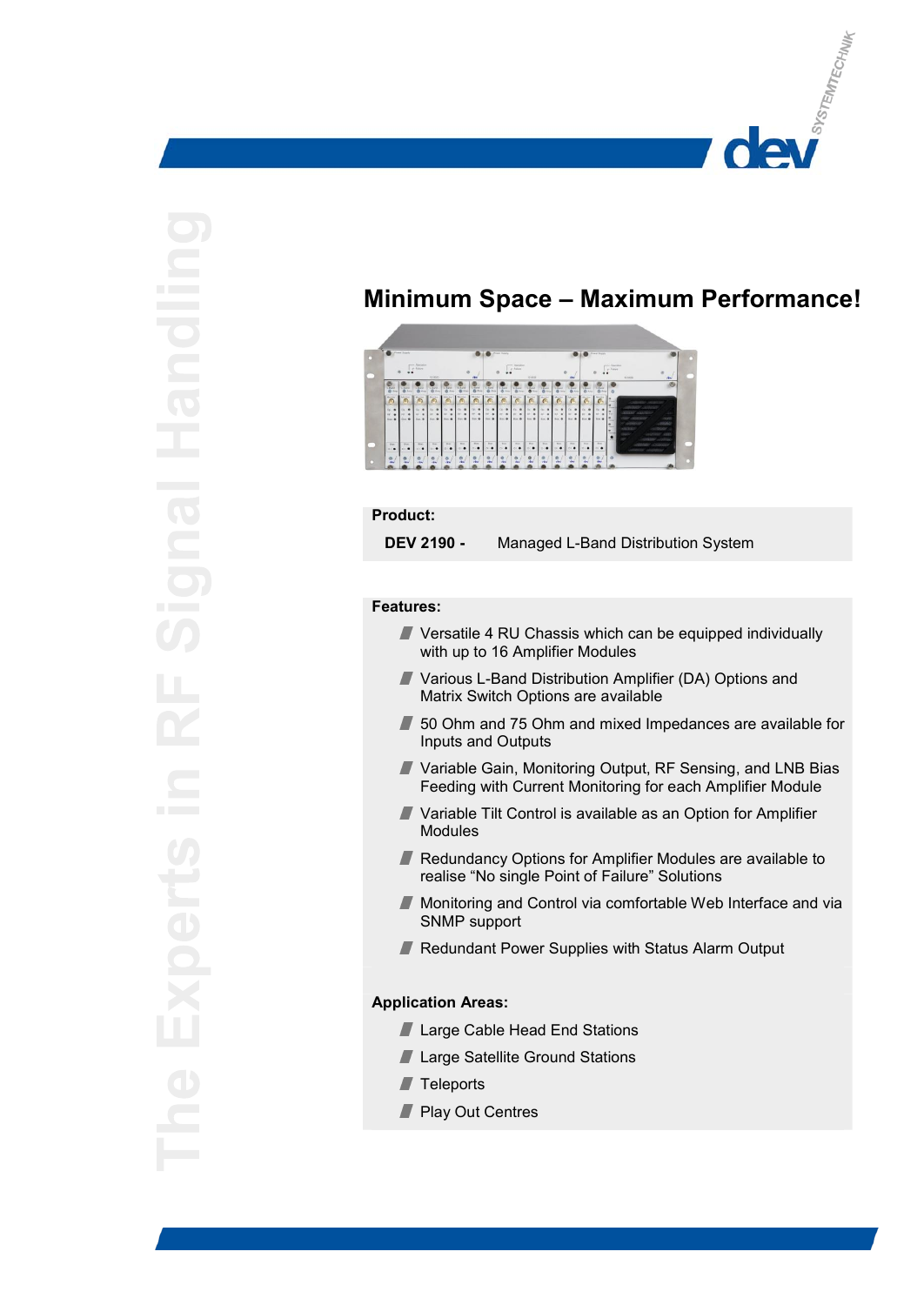## **DEV 2190**



*Front DEV 2190 (equipped with 16 Amplifier Modules) Rear DEV 2190 (equipped with 16 \* Option 8/75)*

## **The Situation**

Large turn-around cable head-ends need to be capable of receiving L-Band feeds from many satellites. E.g. in an application, a large number of L-Band receivers are to be fed from a number of satellites, with each satellite providing four L-Band signals.

Some of the receivers require only one of the signals from a specific satellite; some require more flexibility and should be able to choose from all four L-Band signals of a specific satellite.

#### **DEV worked out a Solution**

The DEV 2190 is the ideal unit for minimising space requirement, but providing maximum performance, by using multiple DA's and/or matrix switches in a compact chassis, tailored to the specific satellite and channel listing requirements.

One of the strong points of the DEV 2190 is the remote control & surveillance capability via the integrated Web Interface or via the SNMP protocol support.

There is a solution for each individual need!!!



## **The Technical Concept**

The DEV 2190 L-Band distribution system is extremely flexible to be equipped. It is possible to install up to 16 exchangeable amplifier modules at the front side of the instrument, all modules provide a monitoring port, variable gain control, bias feeding with monitoring, and RF Sensing for monitoring the input signal. With Option 25, the amplifier module provides tilt control and can cover the range of the extended L-Band. The one or two outputs of the amplifier modules can be configured to be available directly at the rear side of the chassis, but will usually feed splitters (with 8…64 outputs) and/or matrix switches (with 16…64 outputs) located at the rear side of the chassis as well. Each output of a matrix switch can select any of the two or four input signals. Extension options are available for some matrix switch options for hard wiring 8 additional outputs to each of the four amplified inputs.

To extend the signal distribution to more than one chassis, pre-splitter modules can be installed. Also, there are offered redundant amplifiers for a "no single point of failure" solution (Option 23 and Option 24). Different options for the impedance of inputs and outputs are available; please refer to the Order Information section.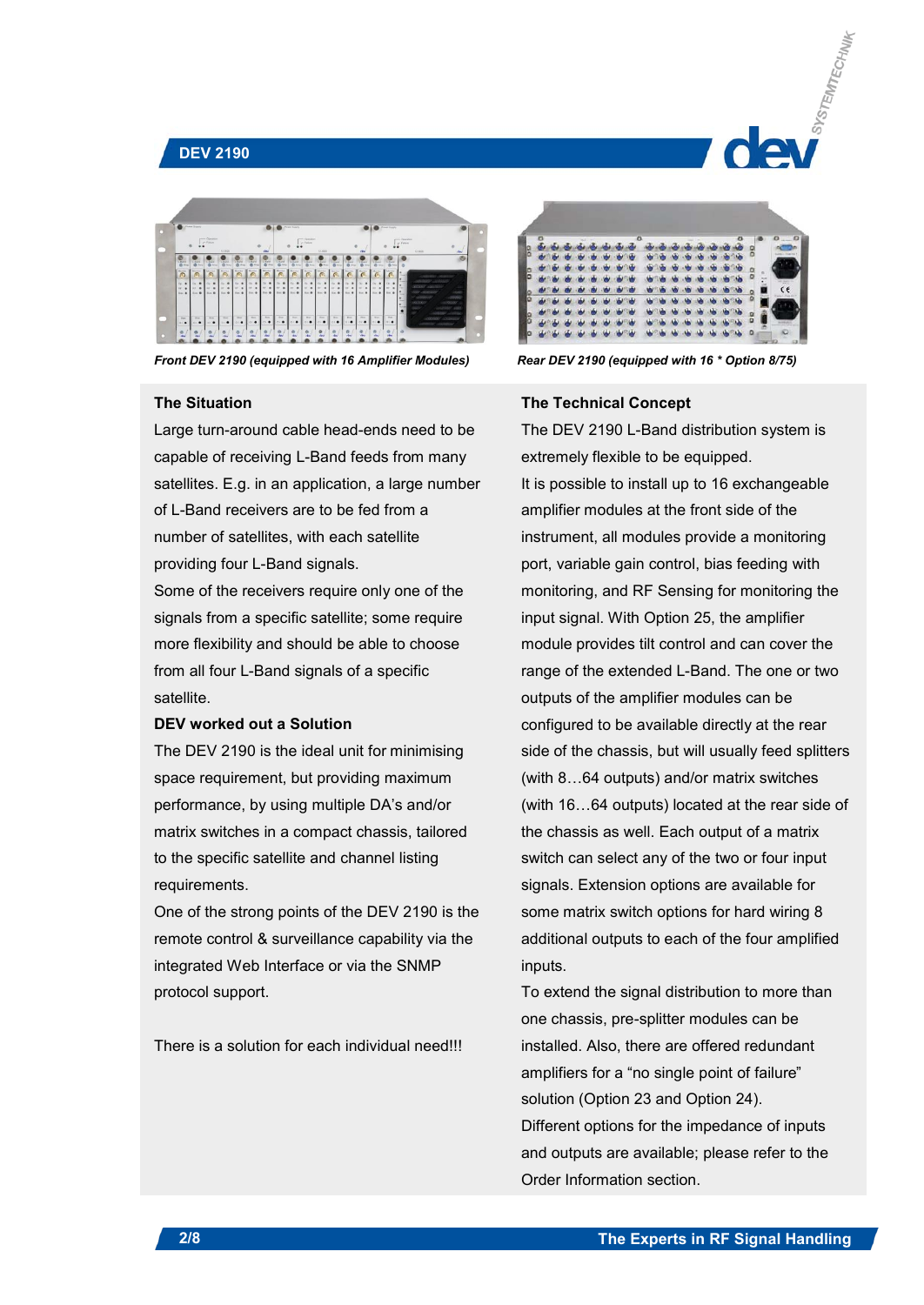





| w             | Top Slot | $\bullet$ $\bullet$<br>$^{(0)}$<br>œ<br>ы                         |
|---------------|----------|-------------------------------------------------------------------|
| $\frac{1}{2}$ | Slot 1   | O<br>Buggly 2 - Fuse 2 A1<br>-2                                   |
| 8<br>e<br>Go  | Slot 2   | 8<br>۰<br>$\overleftarrow{\textbf{o}}$<br>100.240 V =<br>ò<br>8   |
|               | Slot 3   | Supply 1 - Fuse 2 A1<br>-3<br>$\bullet$                           |
| 8<br>o        | Slot 4   | 8<br>Ç<br>WARNING:<br><b>CONTRACTOR</b><br>Ø<br><b>CT10</b><br>O. |
|               |          | 5                                                                 |

#### *Front Slot Configuration DEV 2190 Rear Slot Configuration DEV 2190*

To configure your DEV 2190, count the required front side slots & rear side slots of your desired setup.

## **Front Side**

The horizontally placed power supply modules slots (A…C) are equipped with two power supply modules by default, it is recommended to equip the instrument with a third power supply, if eight or more amplifier modules are installed. Either the additional power supply module is included (thus installed) in the initial order, or it can be acquired as an upgrade at any time. The upgrade can be easily performed onsite by the customer. Left to the fan & monitoring module (F), the sixteen available slots (1)…(16) for amplifier modules are located, counted and installed from left to right. If redundancy options (Option 23 or Option 24) are to be installed, the redundancy units (consisting of two amplifier modules plus a redundancy switching module, each) will be installed with the redundancy switching cards being located between the two corresponding amplifier modules, i.e. they can occupy the slots 2, 5, 8, 11, and 14.

### **Rear Side**

On the right side, the alarm connector (1), the power plugs (2 & 3), the grounding screw (4), and the CPU module (5) are installed. Five horizontal slots are available; the Top Slot is reserved for the inputs of the instrument. Slots 1…4 are equipped with the outputs of the instrument; i.e. (distribution) amplifier outputs, or matrix switch outputs. If used for the outputs of a distribution amplifier option, a slot can be used for up to four 1:8, two 1:16 splitters, or one 1:32 splitter. A matrix switch with 16 outputs requires one slot; larger matrix switch options need the corresponding number of slots. If ordered with redundancy options, the number of redundant 1:8 or 1:16 splitters is restricted to five per chassis due to the number of available slots at the front side.

The assembly of inputs in the Top Slot will start from left to right, following the sequence of the amplifier module (or the redundancy unit) assembly at the front side.

The assembly of outputs will start in Slot 1 with the output scheme covered by the matrix switch option with the maximum number of output ports, down to the (distribution) amplifier option with the lowest number of output ports.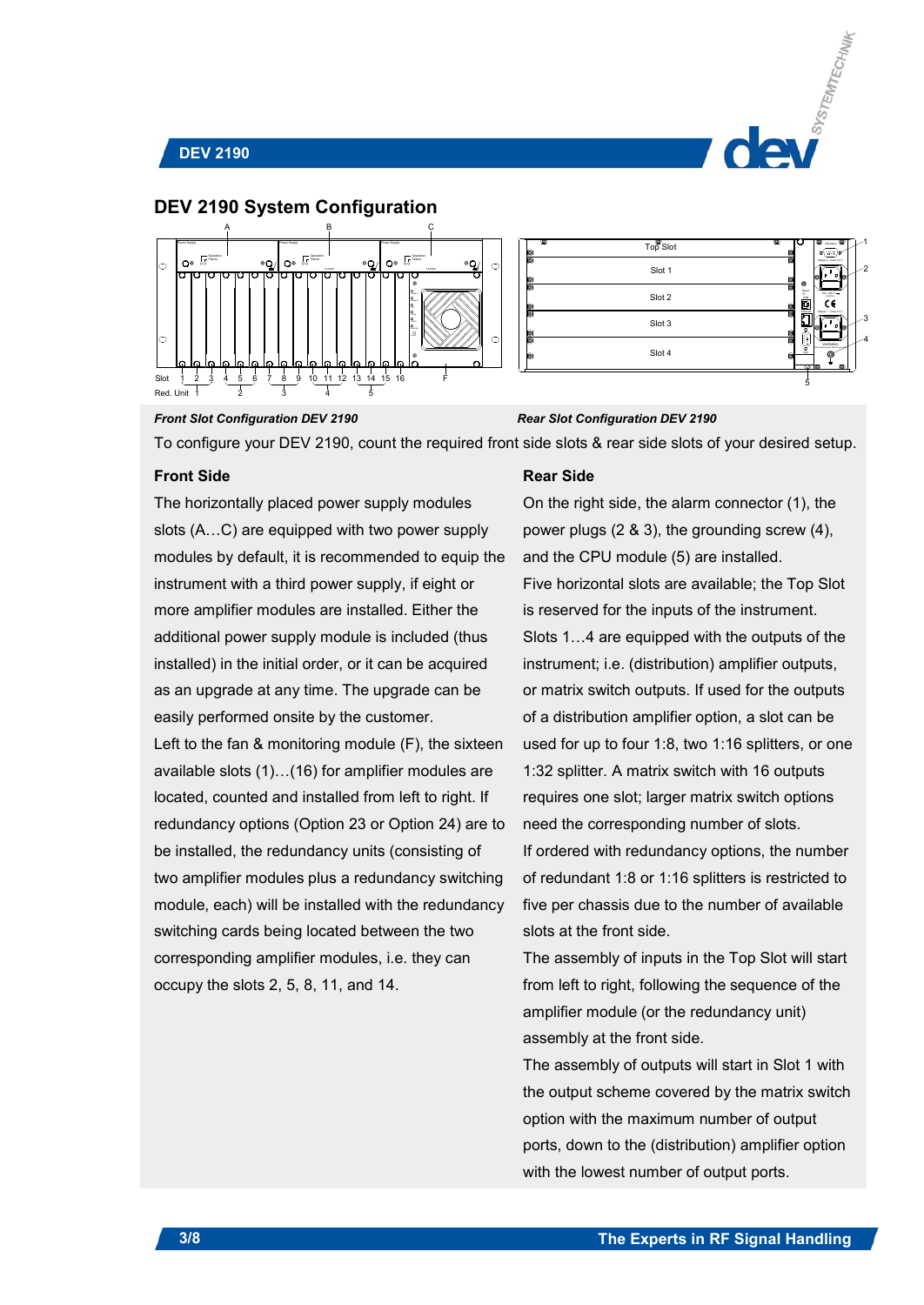

## **DEV 2190**

## **Technical Data**

| Capacity                                               |                                                                 |                                                                                                                             |  |  |  |  |
|--------------------------------------------------------|-----------------------------------------------------------------|-----------------------------------------------------------------------------------------------------------------------------|--|--|--|--|
| Front side                                             | Up to 16 vertical slots                                         |                                                                                                                             |  |  |  |  |
| Rear side                                              | Up to 4 horizontal Slots plus Top Slot for the inputs           |                                                                                                                             |  |  |  |  |
| <b>RF Specifications</b>                               |                                                                 |                                                                                                                             |  |  |  |  |
| Frequency range                                        | 9502150 MHz<br>7002300 MHz                                      | (only with Option 25)                                                                                                       |  |  |  |  |
| Impedance, connectors                                  | 50 Ohm, SMA (f)                                                 | (for 50 Ohm inputs/outputs)<br>75 Ohm, Precision F (f) (for 75 Ohm inputs/outputs)                                          |  |  |  |  |
| Damage level                                           | +10 dBm @ 50 Ohm / 120 dBµV @ 75 Ohm                            |                                                                                                                             |  |  |  |  |
| Nominal input level                                    | -10 dBm @ 50 Ohm / 85 dBµV @ 75 Ohm                             |                                                                                                                             |  |  |  |  |
| Return loss                                            | $>14$ dB                                                        |                                                                                                                             |  |  |  |  |
| Amplifier gain variation                               | $-5+20$ dB                                                      |                                                                                                                             |  |  |  |  |
| Variable tilt                                          | $09$ dB                                                         | (only with Option 25)                                                                                                       |  |  |  |  |
| Isolation between output ports                         | $>25$ dB                                                        |                                                                                                                             |  |  |  |  |
| Group delay                                            | $< 5$ ns                                                        | (within any 36 MHz interval)                                                                                                |  |  |  |  |
| Noise figure                                           | $<$ 10 dB                                                       |                                                                                                                             |  |  |  |  |
| <b>Monitoring Port</b>                                 |                                                                 |                                                                                                                             |  |  |  |  |
| Impedance, connector                                   | 50 Ohm, SMA (f)                                                 |                                                                                                                             |  |  |  |  |
| Return loss                                            | $>18$ dB                                                        |                                                                                                                             |  |  |  |  |
| <b>RF-Sensing</b>                                      |                                                                 |                                                                                                                             |  |  |  |  |
| Adjustable threshold level                             | -20 dBm > threshold level > -60 dBm                             |                                                                                                                             |  |  |  |  |
| DEV factory setting                                    | $-40$ dBm                                                       |                                                                                                                             |  |  |  |  |
| Alarm indication                                       |                                                                 | Via LED on the front panel and via microcontroller                                                                          |  |  |  |  |
| <b>Bias &amp; Bias Current Alarm</b>                   |                                                                 |                                                                                                                             |  |  |  |  |
| Bias                                                   | 15+3/-0 V, max. 0,5 A per input;                                | total max. 1,4 A (if equipped with 2 power supply modules) or<br>total max. 2,8 A (if equipped with 3 power supply modules) |  |  |  |  |
| Adjustable alarm level setting:<br>• Upper alarm level | $\cdot$ max. 500 mA                                             | (DEV factory setting: 350 mA)                                                                                               |  |  |  |  |
| • Lower alarm level                                    | 0 <sub>m</sub> A<br>$\cdot$ min.                                | (DEV factory setting: 150 mA)                                                                                               |  |  |  |  |
| Alarm indication                                       |                                                                 | Via LED on the front panel and via microcontroller                                                                          |  |  |  |  |
| <b>Remote Communication</b>                            |                                                                 |                                                                                                                             |  |  |  |  |
| Interfaces, connectors                                 | Ethernet, RJ-45;<br>serial interface RS 232, Sub-D-9 (f)        |                                                                                                                             |  |  |  |  |
| Remote control & surveillance,<br>interface            | • via Web Interface, Ethernet;<br>• via SNMP protocol, Ethernet |                                                                                                                             |  |  |  |  |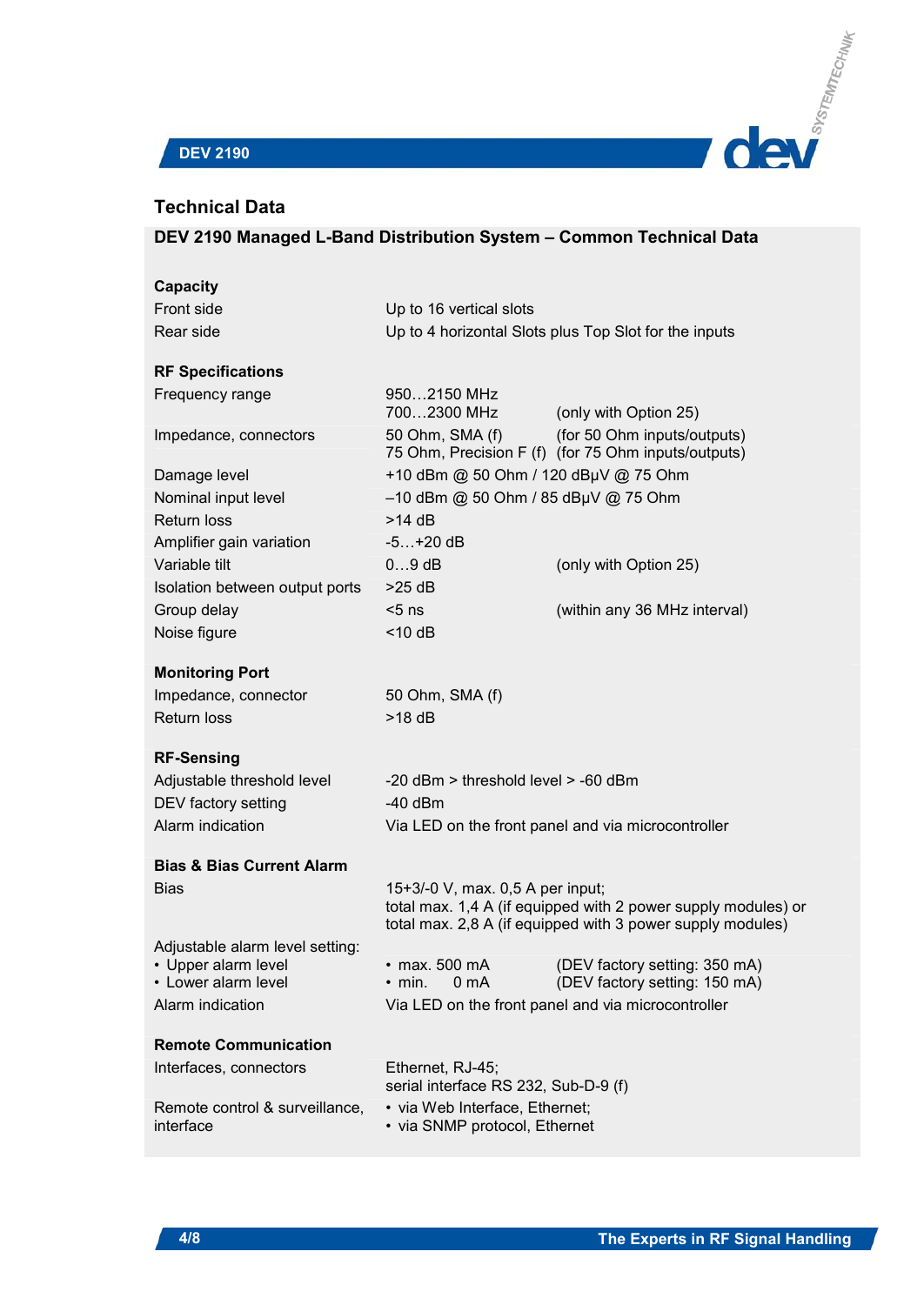



## **Technical Data (cont.)**

| <b>Redundant Power Supply</b>                           |                                                                                                                                                                     |
|---------------------------------------------------------|---------------------------------------------------------------------------------------------------------------------------------------------------------------------|
| Number of power supplies,<br>power supply module slots  | equipped with 2 power supply modules,<br>3 power supply slots available, for more than 8 amplifier modules a<br>3 <sup>rd</sup> power supply module is recommended. |
| Power line redundancy                                   | 100240 V AC supplied by two different lines                                                                                                                         |
| Power consumption                                       | <120 VA                                                                                                                                                             |
| <b>Alarms</b>                                           |                                                                                                                                                                     |
| Two stage alarm signalisation<br>for power line failure | Potential free contacts                                                                                                                                             |
| Alarm connector                                         | Sub-D-9 $(m)$                                                                                                                                                       |
| Contact rating                                          | 60 V; 0,3 A                                                                                                                                                         |
| <b>B-Alarm</b>                                          | one power supply unit does not deliver any secondary power.                                                                                                         |
| A-Alarm                                                 | all power supply units do not deliver any secondary power.                                                                                                          |
| <b>Summary Alarm</b>                                    | via remote interface and via potential free contacts                                                                                                                |
| <b>General Specifications</b>                           |                                                                                                                                                                     |
| Housing                                                 | 19" (483 mm), 4 RU (178 mm), ~490 mm depth                                                                                                                          |
| Weight                                                  | $~16$ kg                                                                                                                                                            |
| Environmental conditions                                | ETS 300019 Part 1-3 Class 3.1                                                                                                                                       |
|                                                         |                                                                                                                                                                     |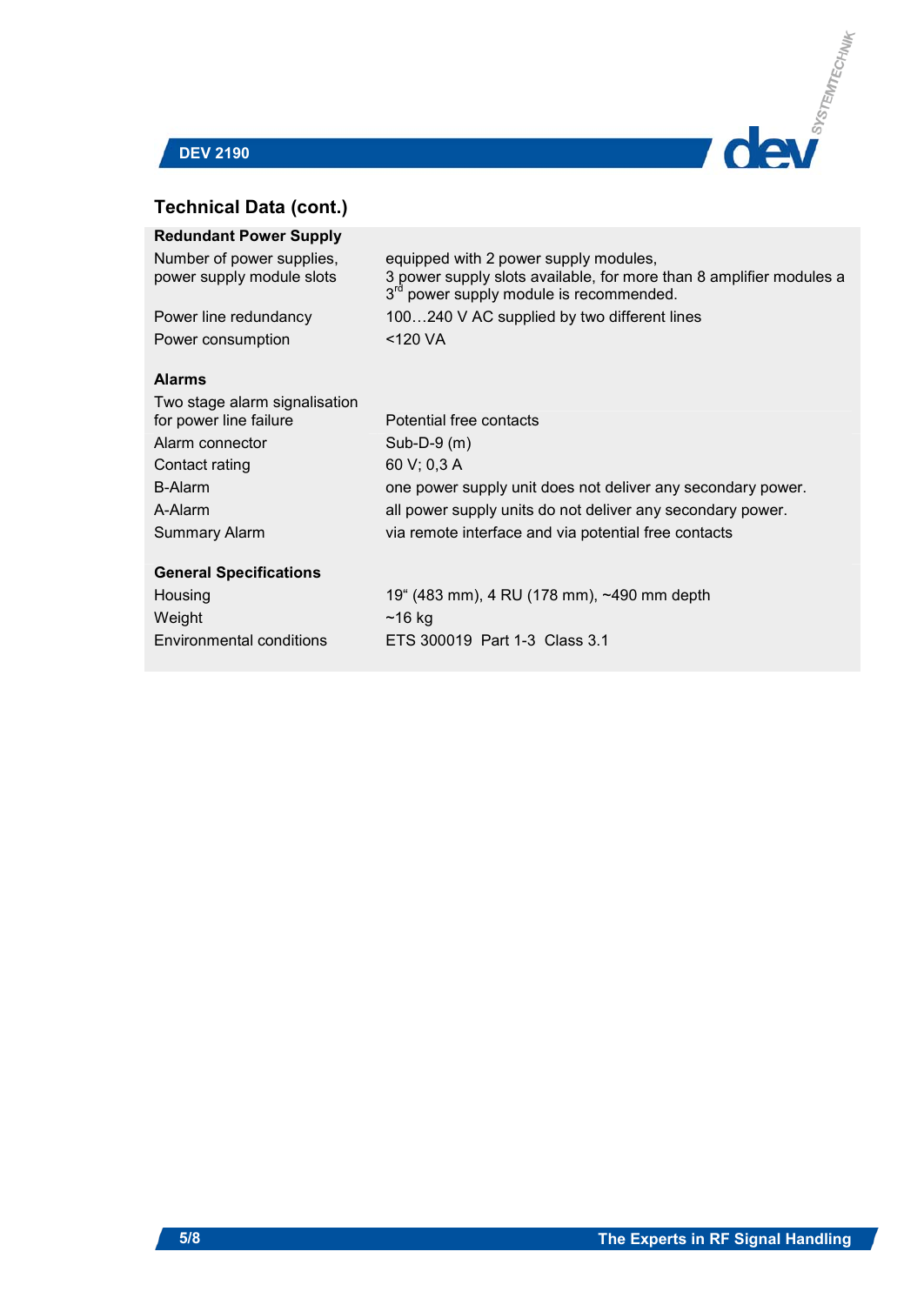

## **Technical Data (cont.)**

## **DEV 2190 Managed L-Band Distribution System –**

## **Amplifier / Distribution Amplifier (DA) Options**

## **RF Specifications**

| Number of outputs                            | 1, 2 per amplifier option / 8, 16, 32, or 64 per DA option |                                                                                                                                        |  |  |  |
|----------------------------------------------|------------------------------------------------------------|----------------------------------------------------------------------------------------------------------------------------------------|--|--|--|
| Frequency response full band                 | $±1,0$ dB<br>$\pm$ 1,5 dB<br>$\pm 2,0$ dB                  | (for up to 16 outputs)<br>(for 1:32 DA options)<br>(for 1:64 DA options)<br>(with Option 23 or Option 24: add 0,5 dB to the tolerance) |  |  |  |
| Frequency response in any<br>36 MHz interval | $\pm$ 0,3 dB<br>$\pm 0.5$ dB<br>$\pm 0.6$ dB               | (for up to 16 outputs)<br>(for 1:32 DA options)<br>(for 1:64 DA options)<br>(with Option 23 or Option 24: add 0,5 dB to the tolerance) |  |  |  |
| Intermodulation distortion                   | <-40 dBc @ -10 dBm                                         |                                                                                                                                        |  |  |  |

## **Unused output ports need to be terminated!**

## **DEV 2190 Managed L-Band Distribution System – Matrix Switch Options**

## **RF Specifications**

| Number of inputs              | 2 or 4 per matrix switch option                                                                                                                                                                                       |                          |  |  |  |  |
|-------------------------------|-----------------------------------------------------------------------------------------------------------------------------------------------------------------------------------------------------------------------|--------------------------|--|--|--|--|
| Number of outputs             | 16, 32, 48, or 64 per matrix switch option<br>(Note, that matrix switch options with 4 inputs and with 16 or 32<br>outputs can be extended optionally with 4 * 8 outputs hard wired to<br>the four amplified inputs.) |                          |  |  |  |  |
| Frequency response in any     | $±0,6$ dB                                                                                                                                                                                                             | (9501100 MHz)            |  |  |  |  |
| 36 MHz interval               | $\pm 0.3$ dB                                                                                                                                                                                                          | $(11002150 \text{ MHz})$ |  |  |  |  |
| Isolation between input ports | $>25$ dB                                                                                                                                                                                                              |                          |  |  |  |  |
| Intermodulation distortion    | $\le$ -35 dBc @ 85 dBµV                                                                                                                                                                                               |                          |  |  |  |  |
| $IMA3$ output level           | $<$ 89 dB $\mu$ V                                                                                                                                                                                                     |                          |  |  |  |  |
| $IMA2$ output level           | $< 87$ dB $\mu$ V                                                                                                                                                                                                     |                          |  |  |  |  |
| <b>Input Selection</b>        |                                                                                                                                                                                                                       |                          |  |  |  |  |
| Switch control                | 14 V, 18 V and 0 Hz, 22 kHz at the output                                                                                                                                                                             |                          |  |  |  |  |

## **Unused output ports need to be terminated!**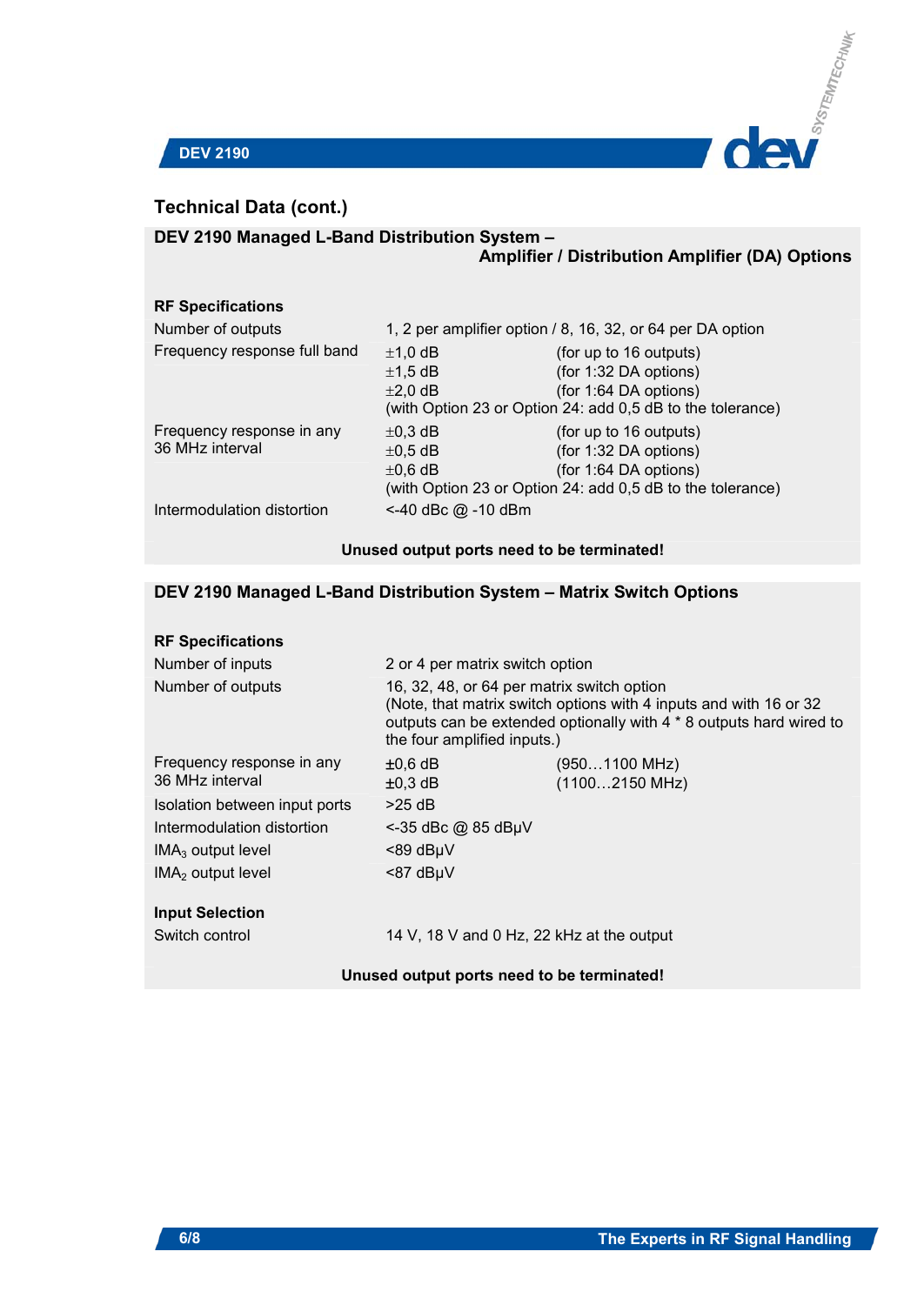

## **Order Information**

| <b>DEV 2190</b>                                                                                     |                                               | Chassis for Managed L-Band Distribution System |                   |                |           |                   |                         |                 |
|-----------------------------------------------------------------------------------------------------|-----------------------------------------------|------------------------------------------------|-------------------|----------------|-----------|-------------------|-------------------------|-----------------|
| Please select number and type of options to be installed in the chassis from the following table.   |                                               |                                                |                   |                |           |                   |                         |                 |
| Please consider the slot requirements on the front side and at the rear side of the chassis,        |                                               |                                                |                   |                |           |                   |                         |                 |
| please feel free to contact DEV Systemtechnik if you need assistance!                               |                                               |                                                |                   |                |           |                   |                         |                 |
|                                                                                                     |                                               |                                                |                   |                |           |                   |                         |                 |
| Options                                                                                             | Inputs<br>Outputs<br><b>Slot Requirements</b> |                                                |                   |                |           |                   |                         |                 |
|                                                                                                     | #                                             | Impedance                                      | Connector         | #              | Impedance | Connector         | Front                   | Rear            |
| <b>Amplifier Options</b>                                                                            |                                               |                                                |                   |                |           |                   |                         |                 |
| Option 1/50                                                                                         | $\mathbf{1}$                                  | 50 Ohm                                         | SMA (f)           | $\mathbf{1}$   | 50 Ohm    | SMA (f)           | $\mathbf{1}$            | 1 / 1/32        |
| Option 1/75                                                                                         | $\mathbf 1$                                   | 75 Ohm                                         | F(f)              | $\mathbf{1}$   | 75 Ohm    | F(f)              | 1                       | 1 / 1/32        |
| Option 2/50                                                                                         | $\mathbf{1}$                                  | 50 Ohm                                         | SMA (f)           | $\overline{2}$ | 50 Ohm    | SMA (f)           | $\mathbf{1}$            | 1 / 1/16        |
| Option 2/75                                                                                         | $\mathbf{1}$                                  | 75 Ohm                                         | F(f)              | $\overline{2}$ | 75 Ohm    | F(f)              | $\mathbf{1}$            | 1 / 1/16        |
|                                                                                                     |                                               |                                                |                   |                |           |                   |                         |                 |
| <b>Distribution Amplifier Options</b>                                                               |                                               |                                                |                   |                |           |                   |                         |                 |
| Option 8/50                                                                                         | 1                                             | 50 Ohm                                         | SMA (f)           | 8              | 50 Ohm    | SMA (f)           | $\mathbf{1}$            | $11\frac{1}{4}$ |
| Option 8/75                                                                                         | 1                                             | 75 Ohm                                         | F(f)              | 8              | 75 Ohm    | F(f)              | $\mathbf{1}$            | $11\frac{1}{4}$ |
| Option 8/50-75                                                                                      | $\mathbf{1}$                                  | 50 Ohm                                         | SMA (f)           | 8              | 75 Ohm    | F(f)              | $\overline{1}$          | 1/1/4           |
| Option 16/50                                                                                        | $\overline{1}$                                | 50 Ohm                                         | SMA (f)           | 16             | 50 Ohm    | SMA (f)           | $\mathbf{1}$            | 1/1/2           |
| Option 16/75                                                                                        | $\mathbf{1}$                                  | 75 Ohm                                         | F(f)              | 16             | 75 Ohm    | F(f)              | $\overline{1}$          | $11\frac{1}{2}$ |
| Option 16/50-75                                                                                     | $\overline{1}$                                | 50 Ohm                                         | SMA(f)            | 16             | 75 Ohm    | F(f)              | $\overline{1}$          | $11\frac{1}{2}$ |
| Option 32/50                                                                                        | 1                                             | 50 Ohm                                         | SMA (f)           | 32             | 50 Ohm    | SMA (f)           | 1                       | 1               |
| Option 32/75                                                                                        | $\mathbf{1}$                                  | 75 Ohm                                         | F(f)              | 32             | 75 Ohm    | F(f)              | $\overline{1}$          | $\overline{1}$  |
| Option 32/50-75                                                                                     | $\mathbf{1}$                                  | 50 Ohm                                         | SMA (f)           | 32             | 75 Ohm    | F(f)              | $\mathbf{1}$            | $\mathbf{1}$    |
| Option 64/50                                                                                        | $\mathbf 1$                                   | 50 Ohm                                         | SMA (f)           | 64             | 50 Ohm    | SMA (f)           | $\mathbf{1}$            | $\overline{c}$  |
| Option 64/75                                                                                        | 1                                             | 75 Ohm                                         | F(f)              | 64             | 75 Ohm    | F(f)              | $\mathbf{1}$            | $\overline{2}$  |
| Option 64/50-75                                                                                     | $\overline{1}$                                | 50 Ohm                                         | SMA (f)           | 64             | 75 Ohm    | F(t)              | $\overline{1}$          | $\overline{2}$  |
| <b>Matrix Switch Options</b>                                                                        |                                               |                                                |                   |                |           |                   |                         |                 |
| Option 2x16/75                                                                                      | $\overline{2}$                                | 75 Ohm                                         | F(f)              | 16             | 75 Ohm    | F(f)              | $\overline{c}$          | 1               |
| Option 4x16/75                                                                                      | 4                                             | 75 Ohm                                         | F(f)              | 16             | 75 Ohm    | F(f)              | $\overline{4}$          | $\mathbf{1}$    |
| Option 4x16/50-75                                                                                   | 4                                             | 50 Ohm                                         | SMA(f)            | 16             | 75 Ohm    | $\overline{F(f)}$ | $\overline{4}$          | $\mathbf{1}$    |
| Option 2x32/75                                                                                      | $\overline{2}$                                | 75 Ohm                                         | F(f)              | 32             | 75 Ohm    | F(f)              | $\overline{2}$          | $\overline{2}$  |
| Option 4x32/75                                                                                      | $\overline{4}$                                | 75 Ohm                                         | F(f)              | 32             | 75 Ohm    | F(f)              | $\overline{4}$          | $\overline{2}$  |
| Option 4x32/50-75                                                                                   | $\overline{4}$                                | 50 Ohm                                         | SMA(f)            | 32             | 75 Ohm    | F(f)              | $\overline{4}$          | 2               |
| Option 2x48/75                                                                                      | $\overline{2}$                                | 75 Ohm                                         | F(f)              | 48             | 75 Ohm    | F(f)              | $\overline{2}$          | 3               |
| Option 4x48/75                                                                                      | 4                                             | 75 Ohm                                         | F(f)              | 48             | 75 Ohm    | F(f)              | 4                       | 3               |
| Option 4x48/50-75                                                                                   | 4                                             | 50 Ohm                                         | SMA (f)           | 48             | 75 Ohm    | F(f)              | $\overline{4}$          | 3               |
| Option 2x64/75                                                                                      | $\overline{c}$                                | 75 Ohm                                         | F(f)              | 64             | 75 Ohm    | $\overline{F(f)}$ | $\overline{2}$          | 4               |
| Option 4x64/75                                                                                      | 4                                             | 75 Ohm                                         | $\overline{F(f)}$ | 64             | 75 Ohm    | F(f)              | $\overline{\mathbf{4}}$ | 4               |
| Option 4x64/50-75                                                                                   | $\overline{\mathbf{4}}$                       | 50 Ohm                                         | SMA (f)           | 64             | 75 Ohm    | F(f)              | $\overline{4}$          | $\overline{4}$  |
| <b>Matrix Switch Option Extensions</b>                                                              |                                               |                                                |                   |                |           |                   |                         |                 |
| (only in combination with Option 4x16/75, Option 4x16/50-75, Option 4x32/75, and Option 4x32/50-75) |                                               |                                                |                   |                |           |                   |                         |                 |
| Option 4x8/50                                                                                       |                                               |                                                |                   | $4 * 8$        | 50 Ohm    | SMA (f)           |                         | 1               |
| Option 4x8/75                                                                                       |                                               |                                                |                   | $4 * 8$        | 75 Ohm    | F(f)              |                         | $\overline{1}$  |
|                                                                                                     |                                               |                                                |                   |                |           |                   |                         |                 |